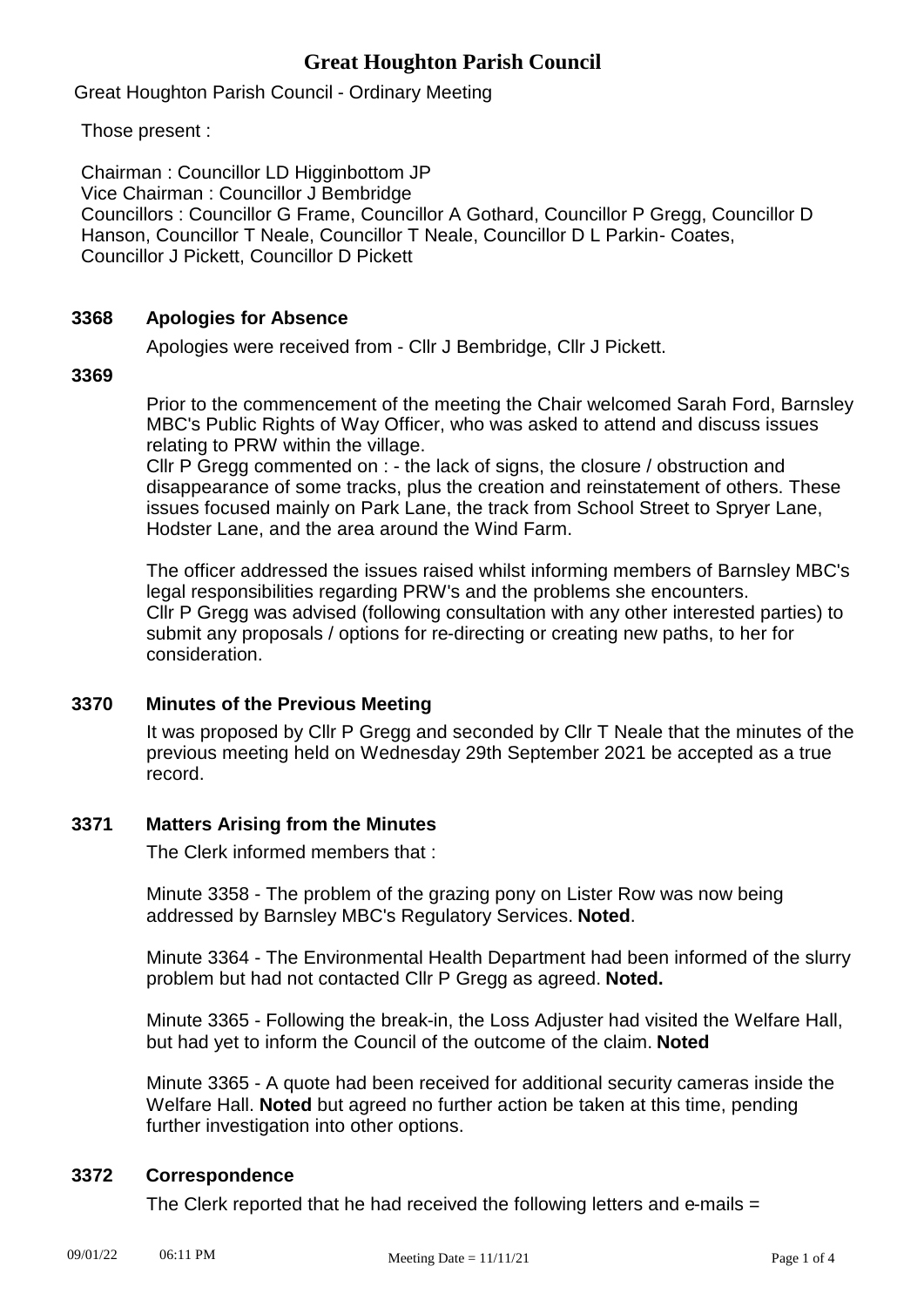a) The Village Caretaker tendering his resignation. **Noted** and a letter of appreciation thanking him for his service be sent to him.

b) Cllr's J & D Pickett tendering their resignation. Cllr J Pickett with immediate effect and Cllr D Pickett from 8th December. **Noted** and letters of appreciation thanking them for their service be sent to them.

c) Cllr S Joyce tendering her resignation with immediate effect. **Noted**. and a letter of appreciation thanking her for her service be sent to her.

d) Barnsley's Environmental Health Department advising the council on the actions to take in controlling the spread of the Covid Virus when the Welfare Hall is in use. **Noted**.

e) Barnsley MBC's Parks Services Playground Inspection Report. **Noted**

f) A resident of Edward Street regarding an unsafe wall.

This matter was reported to Barnsley MBC's Highways Department by the Chair, and the Clerk had informed the resident to contact Barnsley MBC's Estates department to determine its ownership, as the Parish Council were not responsible for its maintenance.

#### **3373 Allotments**

There were no allotment issues raised.

# **3374 Planning**

The clerk asked members to confirm their response to the proposed High Street development, following previous telephone consultation. Agreed

Proposed Cllr P Gregg seconded Cllr D P Coates.

#### **3375 Member's Recommendations**

**Cllr D P Coates** asked if SYPT executive could paint the bus stop on Rotherham Road and replace the shelter on Lister Row.- **Noted** The Clerk to enquire if this was possible.

 - Informed members that Sandhill Primary School choir were not available to sing at the Christmas Light switch on, however another Choir may be available, but would require a £100 fee. Members were asked to confirm their agreement to this. **Agreed**

Proposed Cllr P Gregg seconded Cllr T Neale

**Cllr T Neale** asked if a letter of thanks could be sent to Sandhill Primary School following their involvement in Remembrance Day. **Agreed** 

**The Chair** informed members of the correspondence she had had, with The SYPT executive over the reduced service affecting the village. **Noted.**

# **3376 Clerk's Financial Statement**

The Clerk presented the accounts for September and October 2021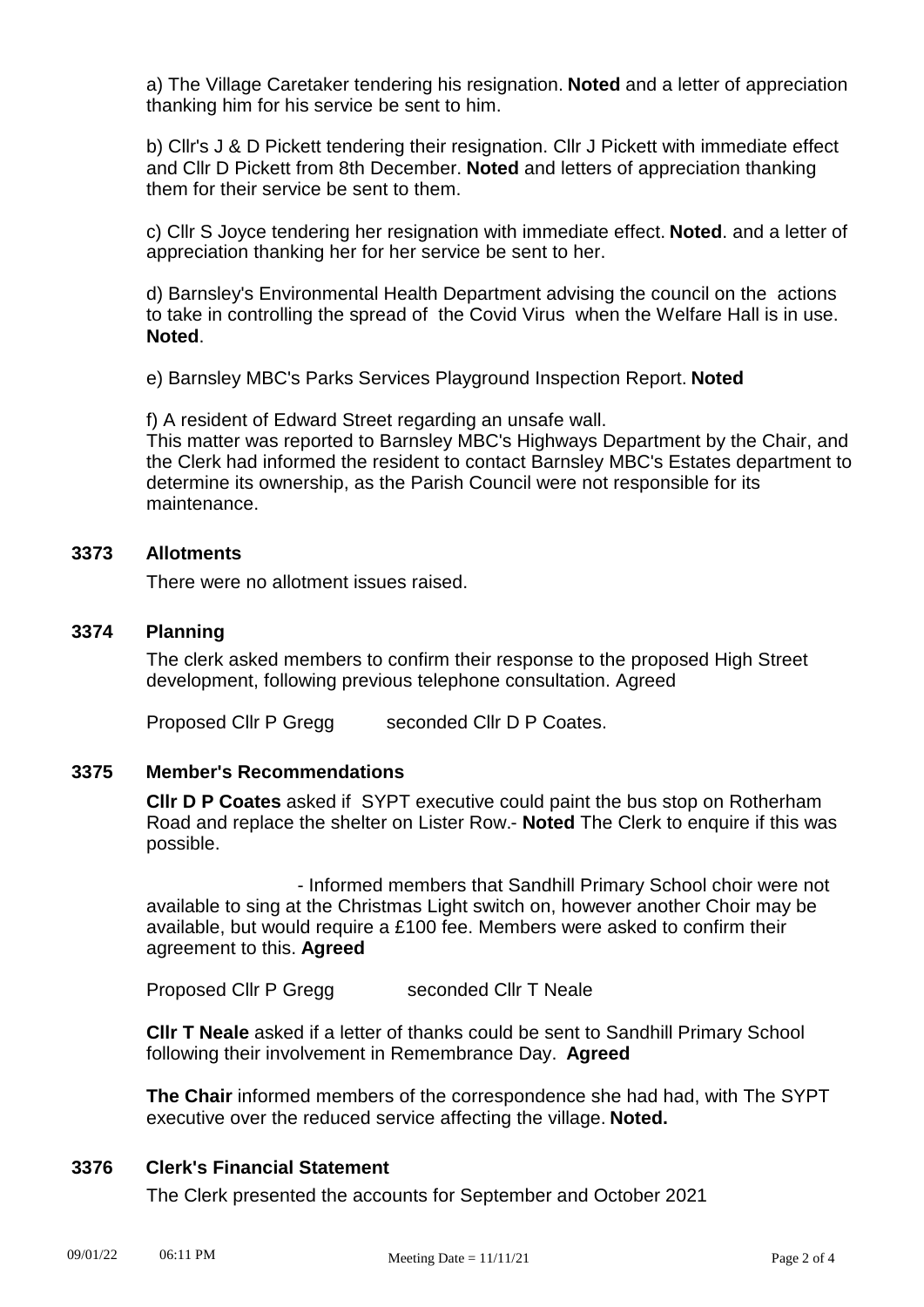It was propose by Cllr P Gregg and seconded by Cllr T Neale that the accounts be approved and accepted as correct and signed accordingly.

Members discussed the need for the Parish Council to have a Credit card in order that any future purchases made, where cheques are not accepted, would ensure that VAT can still be claimed back. Agreed with a limit of £1.5k

Proposed Cllr G Frame seconded Cllr A Goddard

Following discussion the following hire charges for the Welfare Hall (from 1st April 2022 ) were proposed and agreed.

Main Hall £12:50/hr (village residents) - £15/hr (non residents)

Main Hall + Kitchen £15/hr (village residents) - £17:50/hr (non residents)

Commercial Hires are negotiable (£20/hr minimum)

Proposed Cllr D P Coates seconded Cllr G Frame

# **3377 Parochial Matters**

Members discussed the on going issues regarding the former caretaker and her request to present (or allow her husband) to present her complaints /grievances at the current council meeting.

Following discussion it was proposed and agreed that the caretaker be asked to put their complaints / grievances in writing and submit them to the Clerk before the next meeting, which both her and her husband could attend.

The Clerk immediately contacted her husband (by phone) and informed him of the decision, which was to be confirmed in writing.

Proposed Cllr P Gregg seconded Cllr G Frame

## **3378 Any Other Business**

**Cllr P Gregg** informed members that the village cafe was closing and that the village club had already closed. He suggested that in view previous development issues it may be appropriate to investigate the need to apply for the club premises to be classed as an Asset of Community Value. **Noted** Cllr P Gregg to pursue.

## **Note**

Prior to the Parochial Matters issue being discussed in private, as per standing orders. The Village Caretaker asked that the matter in hand be resolved amicably as he respected both parties.

He also expressed to members how much he had enjoyed being employed by them and thanked them for their support over the years. **Noted**

# **3379 Date of next Meeting**

The next meeting(s) will be held in the Welfare Hall on

Wednesday 8th December 2021